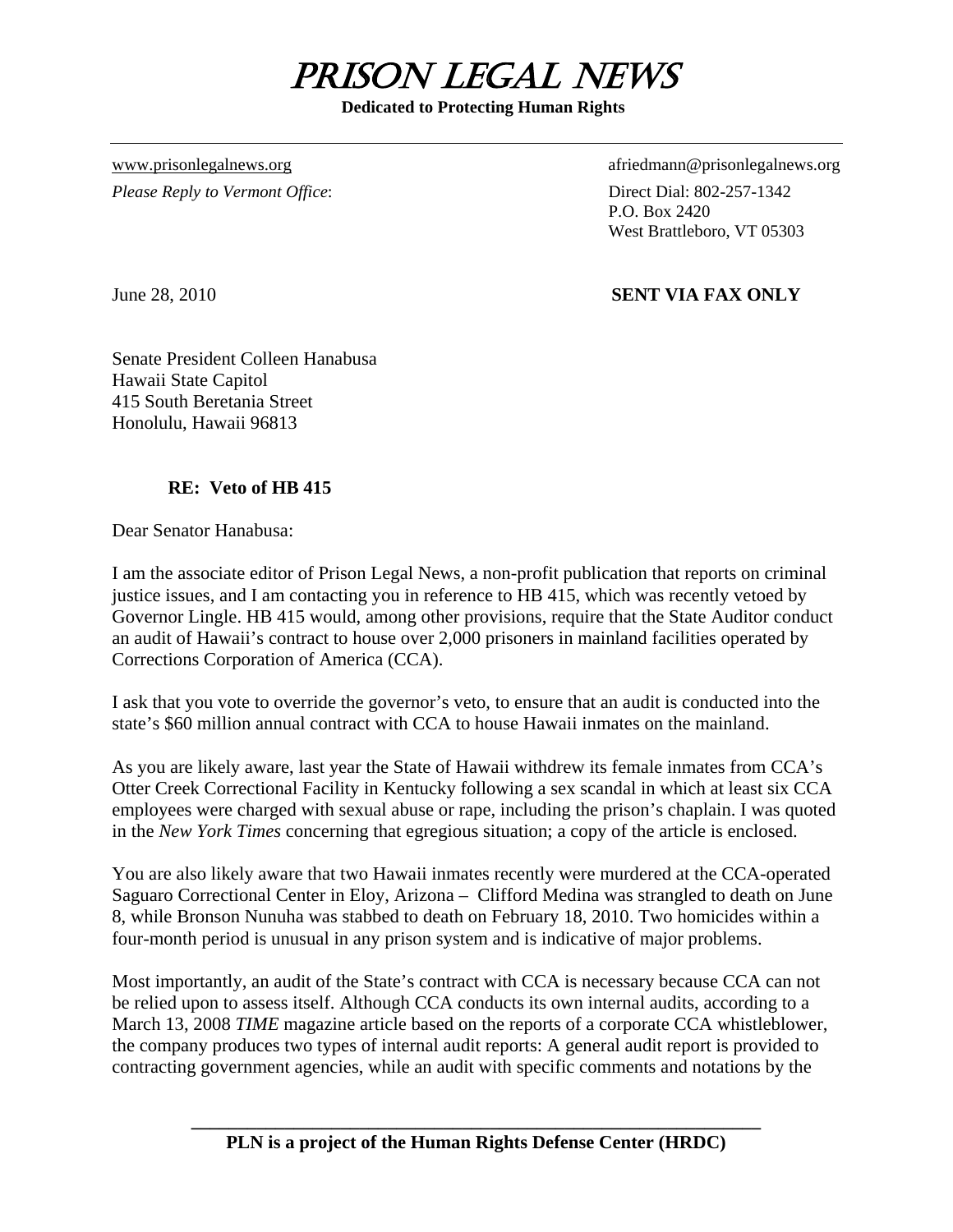Senate President Colleen Hanabusa June 28, 2010 Page 2

CCA auditors is retained for in-house use only. A copy of the *TIME* article is enclosed. In fact, the company's then-General Counsel Gus Puryear admitted, in response to questions by the U.S. Senate Judiciary Committee, that CCA "did not make customers aware of these documents," and specifically said CCA does not share "the separate commentary made by auditors." An excerpt from Mr. Puryear's written responses is attached; the full document is too large to fax but can be accessed at the following web link or I can email you a copy upon request:

www.privateci.org/private\_pics/Puryear%20Sen%20Feinstein%202.pdf

Based on the sex abuse scandal at CCA's Otter Creek facility, in which a number of Hawaii inmates were sexually abused, as well as the recent murders of two Hawaii prisoners at CCA's Saguaro facility, and CCA's admission that it does not share all of its internal audit documents with its customers, I ask that you vote to override Governor Lingle's veto of HB 415. An audit of the State's \$60 million contract with CCA is necessary to ensure that Hawaii taxpayers are getting the value they are paying for when housing inmates in mainland private prisons.

For full disclosure purposes, I also serve as president of the Private Corrections Institute, which opposes prison privatization, and am a former prisoner who served six years at a CCA-operated facility in the 1990s. Since my release in 1999 I have extensively researched private prisons, and have testified before legislative committees in two states and the U.S. House Subcommittee on Crime, Terrorism and Homeland Security in regard to that topic.

Thank you for your time and attention;

Sincerely,

Alex Friedmann, Associate Editor, PLN

cc: Senate members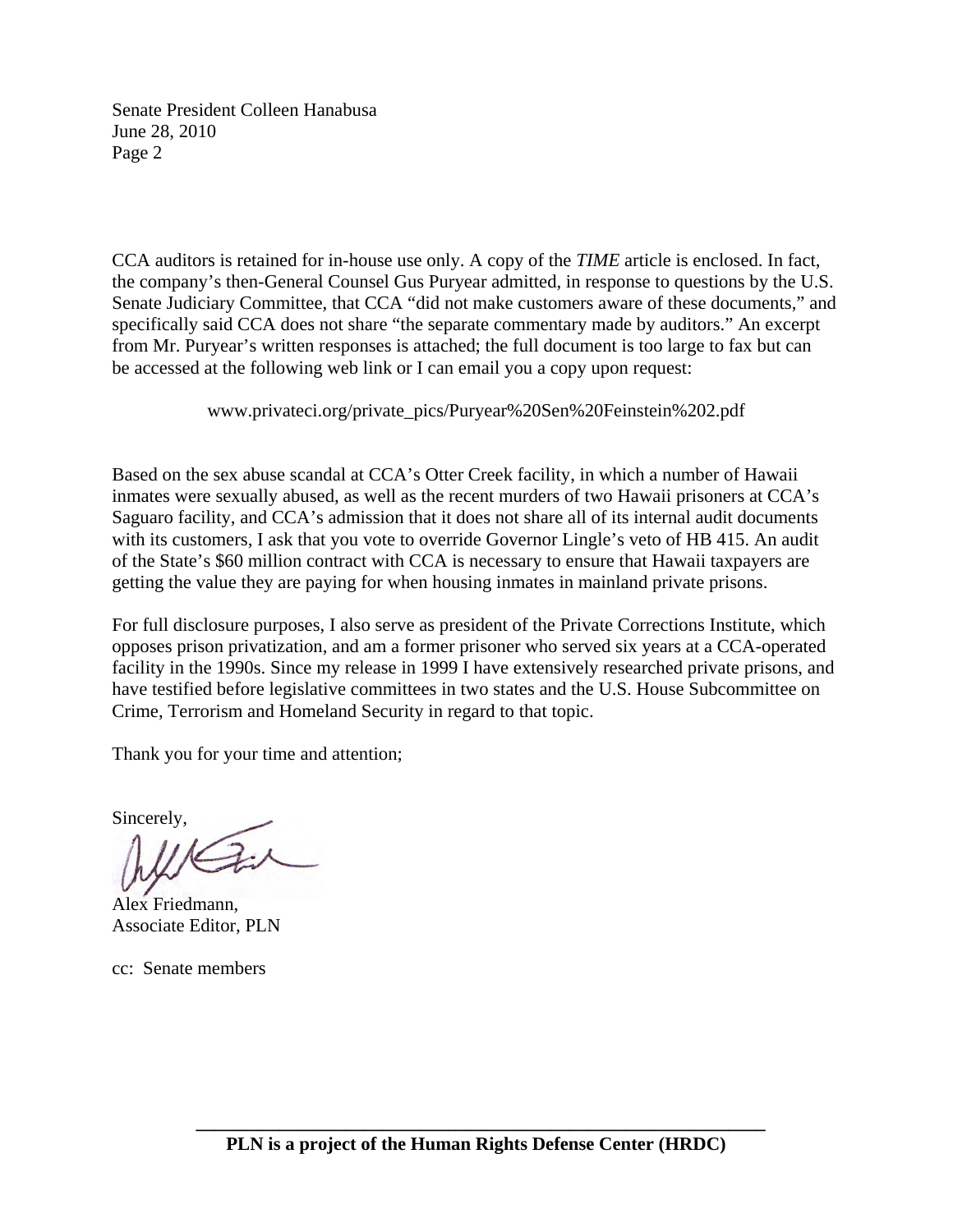August 26, 2009

# **Hawaii to Remove Inmates Over Abuse Charges**

*New York Times*  By IAN URBINA

Hawaii prison officials said Tuesday that all of the state's 168 female inmates at a privately run Kentucky prison will be removed by the end of September because of charges of sexual abuse by guards. Forty inmates were returned to Hawaii on Aug. 17.

This month, officials from the Hawaii Department of Public Safety traveled to Kentucky to investigate accusations that inmates at the prison, the Otter Creek Correctional Center in Wheelwright, including seven from Hawaii, had been sexually assaulted by the prison staff.

Otter Creek is run by the Corrections Corporation of America and is one of a spate of private, for-profit prisons, mainly in the South, that have been the focus of investigations over issues like abusive conditions and wrongful deaths. Because Eastern Kentucky is one of the poorest rural regions in the country, the prison was welcomed by local residents desperate for jobs.

Hawaii sent inmates to Kentucky to save money. Housing an inmate at the Women's Community Correctional Center in Kailua, Hawaii, costs \$86 a day, compared with \$58.46 a day at the Kentucky prison, not including air travel.

Hawaii investigators found that at least five corrections officials at the prison, including a chaplain, had been charged with having sex with inmates in the last three years, and four were convicted. Three rape cases involving guards and Hawaii inmates were recently turned over to law enforcement authorities. The Kentucky State Police said another sexual assault case would go to a grand jury soon.

Kentucky is one of only a handful of states where it is a misdemeanor rather than a felony for a prison guard to have sex with an inmate, according to the National Institute of Corrections, a policy arm of the Justice Department. A bill to increase the penalties for such sexual misconduct failed to pass in the Kentucky legislature this year.

The private prison industry has generated extensive controversy, with critics arguing that incarceration should not be contracted to for-profit companies. Several reports have found contract violations at private prisons, safety and security concerns, questionable cost savings and higher rates of inmate recidivism. "Privately operated prisons appear to have systemic problems in maintaining secure facilities," a 2001 study by the Federal Bureau of Prisons concluded.

Those views are shared by Alex Friedmann, associate editor of Prison Legal News, a nonprofit group based in Seattle that has a monthly magazine and does litigation on behalf of inmates' rights.

"Private prisons such as Otter Creek raise serious concerns about transparency and public accountability, and there have been incidents of sexual misconduct at that facility for many years," Mr. Friedmann said.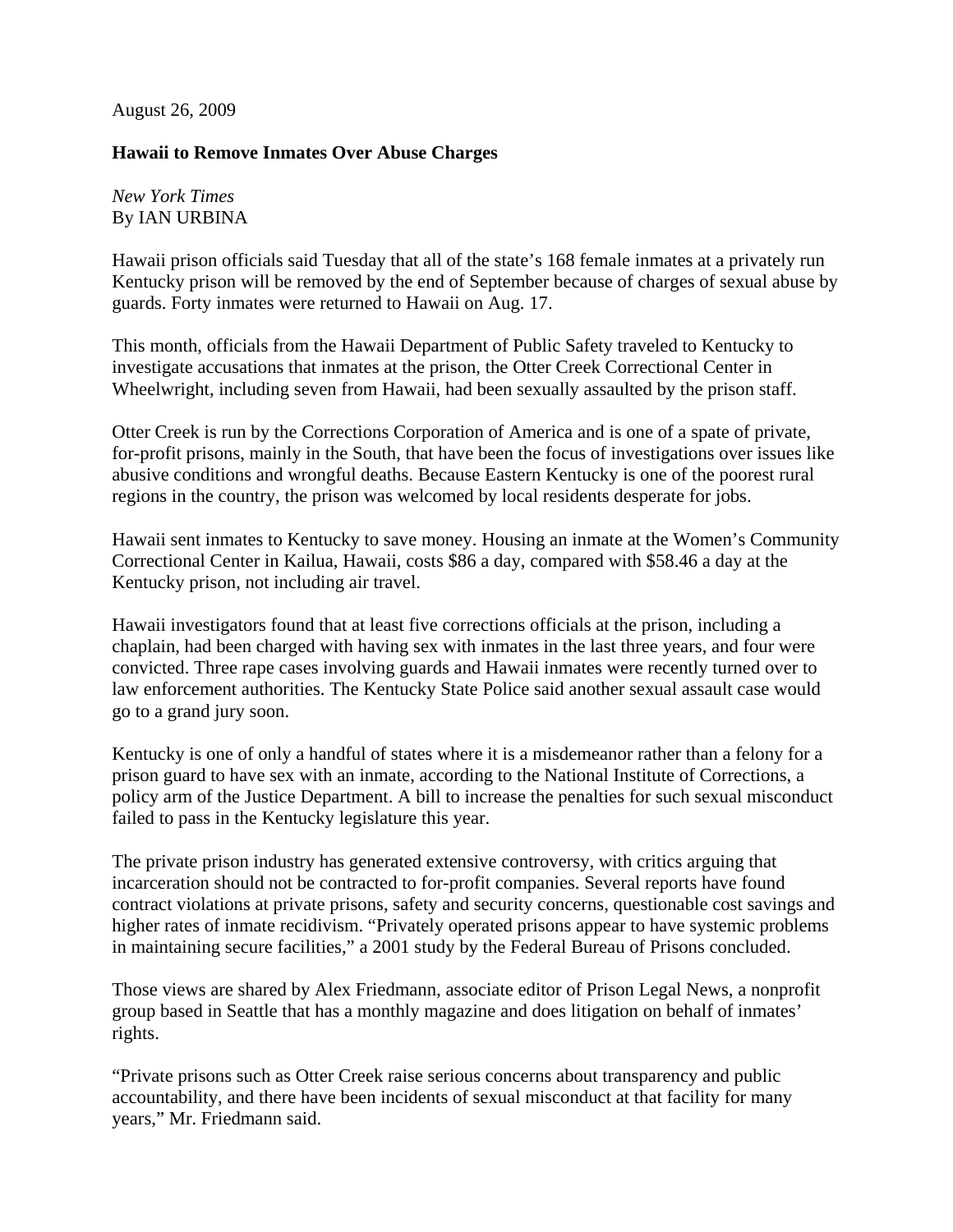But proponents say privately run prisons provide needed beds at lower cost. About 8 percent of state and federal inmates are held in such prisons, according to the Justice Department.

"We are reviewing every allegation, regardless of the disposition," said Lisa Lamb, a spokeswoman for the Kentucky Department of Corrections, which she said was investigating 23 accusations of sexual assault at Otter Creek going back to 2006.

The move by Hawaii authorities is just the latest problem for Kentucky prison officials.

On Saturday, a riot at another Kentucky prison, the Northpoint Training Center at Burgin, forced officials to move about 700 prisoners out of the facility, which is 30 miles south of Lexington.

State investigators said Tuesday that they were questioning prisoners and staff members and reviewing security cameras at the Burgin prison to see whether racial tensions may have led to the riot that injured 16 people and left the lockup in ruins. A lockdown after a fight between white and Hispanic inmates had been eased to allow inmates access to the prison yard on Friday, the day before the riot. Prisoners started fires in trash cans that spread. Several buildings were badly damaged.

While the riot was an unusual event — the last one at a Kentucky state prison was in 1983 reports of sexual abuse at Otter Creek are not new. "The number of reported sexual assaults at Otter Creek in 2007 was four times higher than at the state-run Kentucky Correctional Institution for Women," Mr. Friedmann said.

In July, Gov. Linda Lingle of Hawaii, a Republican, said that bringing prisoners home would cost hundreds of millions of dollars that the state did not have, but that she was willing to do so because of the security concerns.

Prison overcrowding led to federal oversight in Hawaii from 1985 to 1999. The state now houses one-third of its prison population in mainland facilities.

The pay at the Otter Creek prison is low, even by local standards. A federal prison in Kentucky pays workers with no experience at least \$18 an hour, nearby state-run prisons pay \$11.22 and Otter Creek pays \$8.25. Mr. Friedmann said lower wages at private prisons lead to higher employee turnover and less experienced staff.

Tommy Johnson, deputy director of the Hawaii Department of Public Safety, said he found that 81 percent of the Otter Creek workers were men and 19 percent were women, the reverse of what he said the ratio should be for a women's prison. Mr. Johnson asked the company to hire more women, and it began a bonus program in June to do so.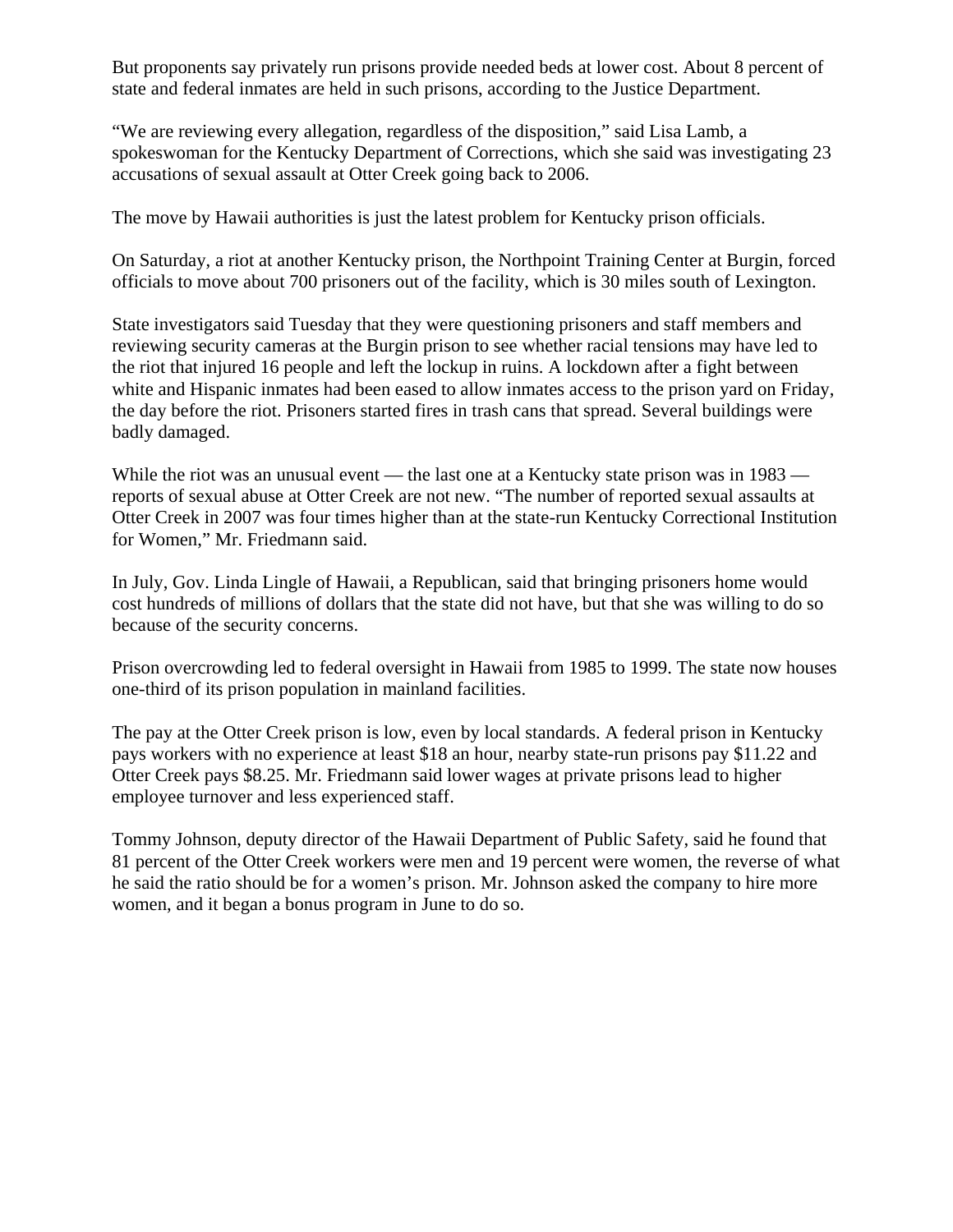Thursday, Mar. 13, 2008

# **Scrutiny for a Bush Judicial Nominee**

# By Adam Zagorin/Washington

As the top lawyer for America's biggest private prison company, Corrections Corporation of America (CCA), Gus Puryear IV is known to sport well-pressed preppy pink shirts, and his brownish mop of hair stands out among most of President Bush's graying nominees to the federal bench. A favorite of G.O.P. hard-liners, Puryear, 39, prepped Dick Cheney for the vice presidential debates — both in 2000 and 2004 — and served as a senior aide to two former Senators and onetime presidential hopefuls, Bill Frist and Fred Thompson.

Political connections, though, may not be enough to get Puryear a lifetime post as a federal district judge in Tennessee. Puryear recently confronted tough questions about his conduct, experience and potential conflicts of interest from Democrats on the Senate Judiciary Committee, which must approve him before a full Senate vote. Now, a former CCA manager tells TIME that Puryear oversaw a reporting system in which accounts of major, sometimes violent prison disturbances and other significant events were often masked or minimized in accounts provided to government agencies with oversight over prison contracts. Ronald T. Jones, the former CCA manager, alleges that the company even began keeping two sets of books — one for internal use that described prison deficiencies in telling detail, and a second set that Jones describes as "doctored" for public consumption, to limit bad publicity, litigation or fines that could derail CCA's multimillion-dollar contracts with federal, state or local agencies.

CCA owns or operates 65 prisons, housing some 70,000 inmates across the U.S. According to the company's website, it has a greater than 50% share of the booming private prison market. CCA is also a major contributor to Republican candidates and causes, and spends millions of dollars each year lobbying for government contracts. (Puryear enjoys a friendship with Cheney's son-in-law, Philip Perry, who lobbied for CCA in Washington before serving as general counsel for the Department of Homeland Security, which has millions of dollars in contracts with CCA, from 2005 to 2007.) The company has likewise given financial support to tax-exempt policy groups that support tough sentencing laws that help put more people behind bars. Like other prison companies, CCA has faced numerous lawsuits that stem from allegedly inadequate staff levels that can be a cause of high levels of violence in the prisons. Though hundreds of such lawsuits are often pending at any given time, many brought by inmates in its own facilities, CCA under Puryear has mounted an especially vigorous defense against them, refusing to settle all but the most damaging.

Jones knows CCA intimately. Until last summer, the longtime Republican was in charge of "quality assurance" records for CCA prisons across the U.S. He says that in 2005, after CCA found itself embarrassed on several occasions by the public release of internal records to government agencies, Puryear mandated that detailed, raw reports on prison shortcomings carry a blanket assertion of "attorney-client privilege," thus forbidding their release without his written consent. From then on, Jones says, the audits delivered to agencies were filled with increasingly vague performance measures. "If the wrong party found out that a facility's operations scored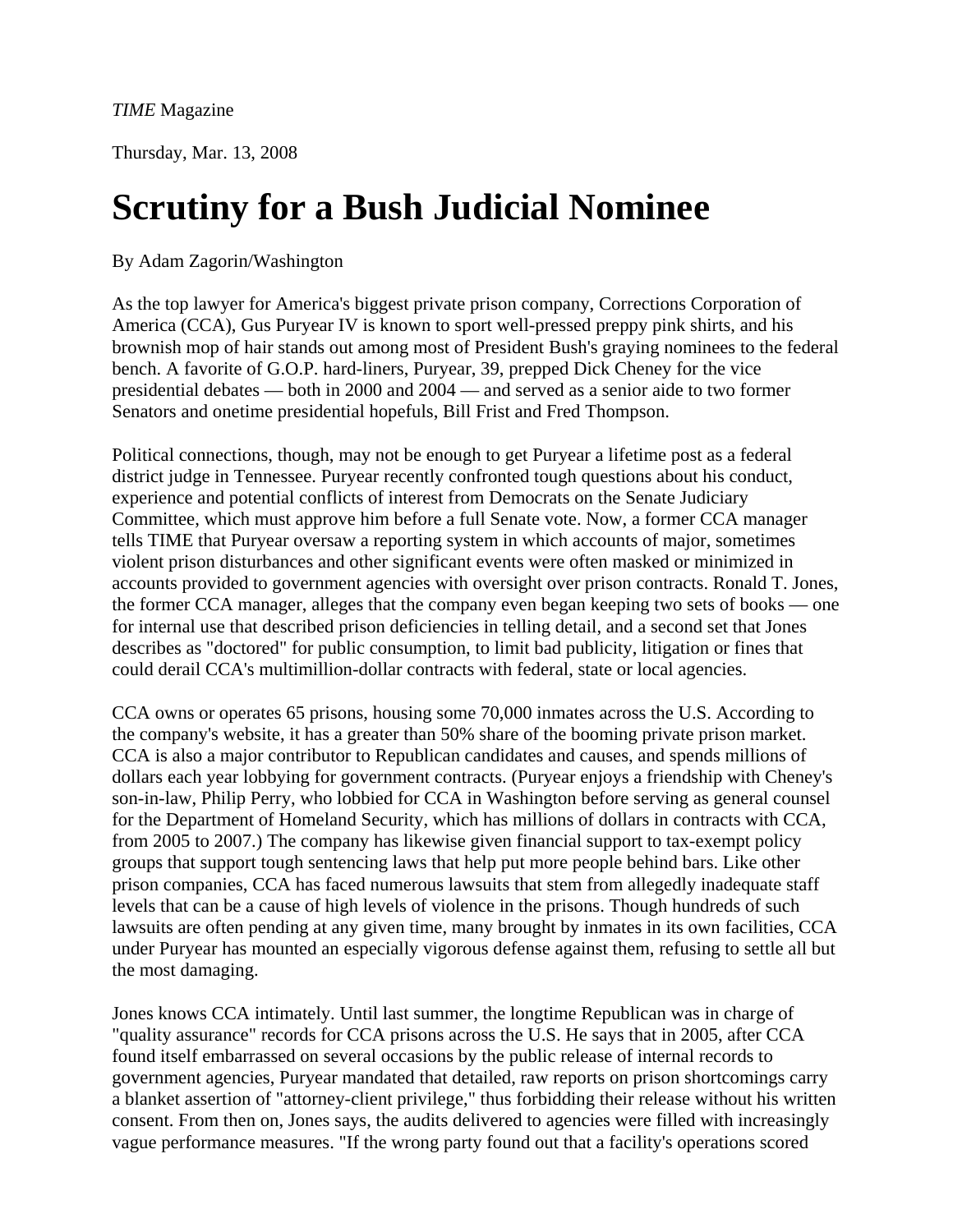low in an audit, then CCA could be subject to litigation, fines or worse," explains Jones. "When Mr. Puryear felt there was highly sensitive or potentially damaging information to CCA, I would then be directed to remove that information from an audit report." Puryear would not comment on the allegations. Jones resigned from CCA last summer to pursue a legal career.

According to Jones, Puryear was most concerned about what CCA described as "zero tolerance" events, or ZT's — including unnatural deaths, major disturbances, escapes and sexual assaults. According to Jones, bonuses and job security at the company were tied to reporting low ZT numbers. Low numbers also pleased CCA's government clients, as well as the company's board, which received a regular tally, and Wall Street analysts concerned about potentially costly lawsuits that CCA might face.

In 2006, for example, Jones says CCA had to lock down a prison in Texas to control rioting by as many as 60 inmates. Despite clear internal guidelines defining the incident as a ZT, Jones says he was ordered not to label it that way. Instead it was logged as, "Altered facility schedule due to inmate action". And this was not unusual, says Jones: "Information was misrepresented in a very disturbing way concerning the company's most important performance indicators, which included escapes, suicides, violent outbreaks and sexual assaults."

Companies often try to show their best face to customers, and safeguard internal records with "attorney-client privilege." But according to Stephen Gillers, a leading expert on legal ethics at New York University, CCA's use of that privilege seems like "a wholesale, possibly overreaching claim," similiar to the blanket assertions of major tobacco companies that tried to keep damaging internal documents from public view. Those assertions of privilege have been rejected by federal judges as an attempt to improperly conceal their internal data on the dangers of smoking from customers, the courts and legal adversaries. CCA could also be in legal trouble if it minimized the tally of serious prison incidents and, by implication, its possible financial liability. As chief legal counsel, Puryear would have also had an obligation to ensure his board had all the information it needed, good or bad, to make decisions. If Puryear's reporting system had the effect of withholding information relevant to official prison oversight, that could bear on his suitability as a federal judge by suggesting his "disdain for the proper operation of an important function of government," notes Gillers.

Contacted by TIME, CCA says that Puryear, "has served the company well and honorably as general counsel and will be an outstanding judge." The company denies allegations that it keeps two sets of books, saying: "A final audit report is made available to our customers. Appropriate information gathered in the audits is separately provided to our legal department." The company adds that "CCA has produced all relevant, non-privileged documents in litigation," that its board is regularly apprised of the most serious prison incidents, and that "all appropriate" information is given to the financial community.

President Bush recently called Puryear and his 27 other judicial nominees facing Senate confirmation "highly qualified." Whether or not the Senate agrees on Puryear, Bush is likely to leave the White House with fewer judges approved than Bill Clinton or Ronald Reagan, both two-term chief executives.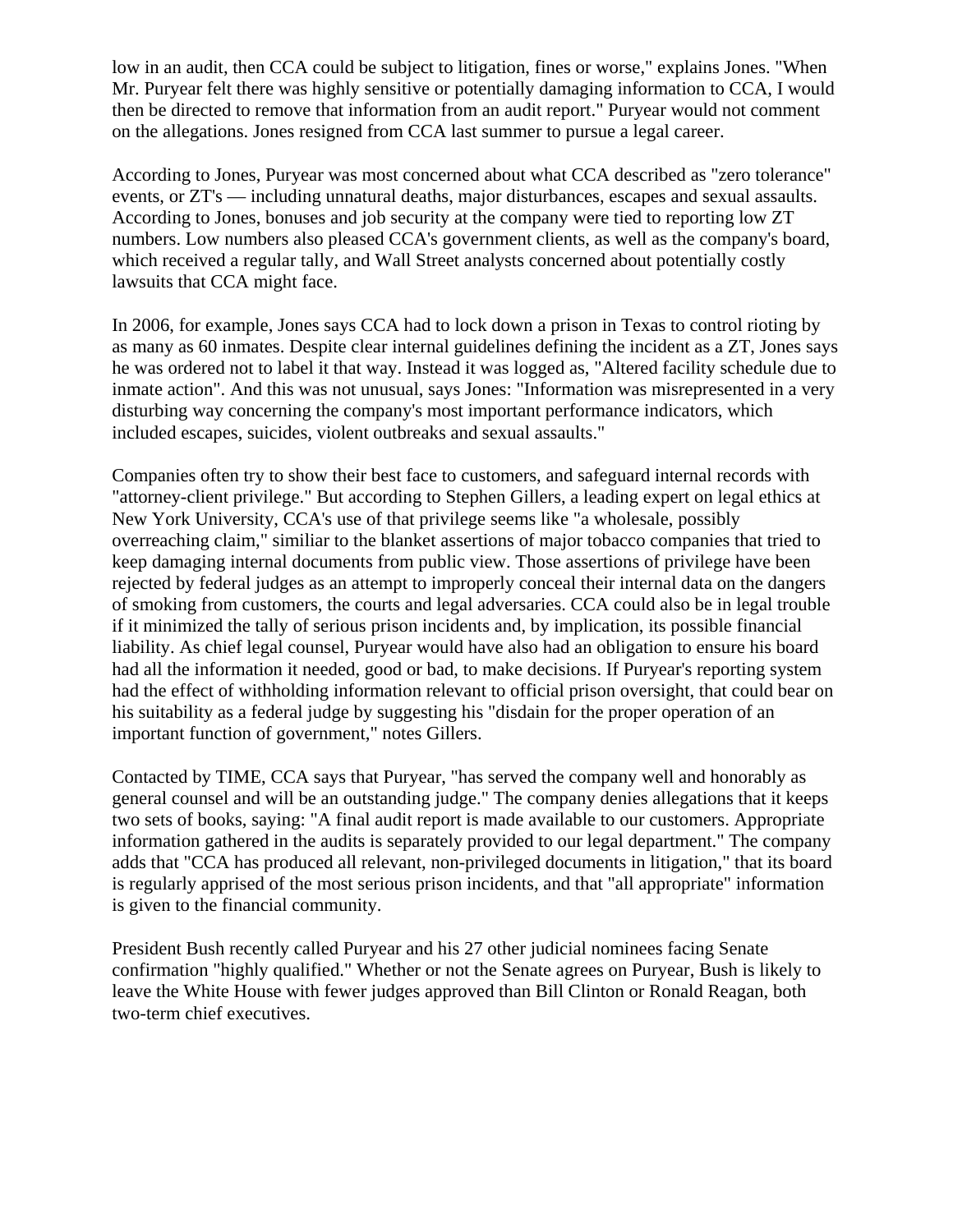#### Excerpt:

# Responses of CCA general counsel Gustavus Puryear to written questions of Senator Diane Feinstein.

We then discussed the limited number of facilities where such audit documents had to be released to the customer (I believe there were two such facilities). We also discussed that these observations were not a part of the audit measurements themselves. Finally, we discussed the desirability of continuing to receive such suggestions from the auditors in order to improve the quality of CCA's operations.

At that time, I suggested that the Company may have an additional basis for seeking to protect such observations. I believe I mentioned possible attorneyclient privilege issues, work product protections, and potential self-evaluative privilege issues (in some jurisdictions). I asked that Mr. Quinlan and Mr. Murray speak with Steve Groom and any members of his staff he wished to involve. Mr. Groom serves as Deputy General Counsel and Vice President, Litigation Management. He is a lawyer with 30 years of experience, some as a trial lawyer and some in the general counsel's offices of large corporations. I was later told that Mr. Groom had met at length with Messrs. Quinlan and Murray. I was informed that, as a result of that meeting, the Quality Assurance Department clarified that any observational concerns separate from the audit measurements were to be included only in documents addressed to the legal department and seeking its advice, and that such documents were to be marked as privileged. In the sense that I suggested the meeting and was comfortable with my understanding of its result, I was involved in the "discussion" or "creation" of such labels.

The labeling of these documents was of far less significance to me than making sure we were getting candid information to advise the Company to take steps to protect the health and safety of our employees and the inmates entrusted to our care. I did not perform legal research on the subject, and I did not review the implementation or labeling of document types. In any event, I believed then, and believe now, that flagging such documents for consideration of any applicable privileges before they might be released was prudent, appropriate, and conducive to candor.

To my knowledge, CCA has not claimed a privilege in litigation with respect to these documents.

# Did you ever communicate that you wanted to use the privilege label to shield information from sunshine or freedom-of-information laws?

Response: I did not communicate that the privilege label would be used to shield information from sunshine or freedom-of-information laws; however, the label was intended to ensure legal review of any such document before it would be given to a third party. This is a common practice among corporations. This confidentiality is particularly important here, because it ensures that CCA gets candid observations from auditors about observed concerns. If an auditor assumed that such docwnents would appear in the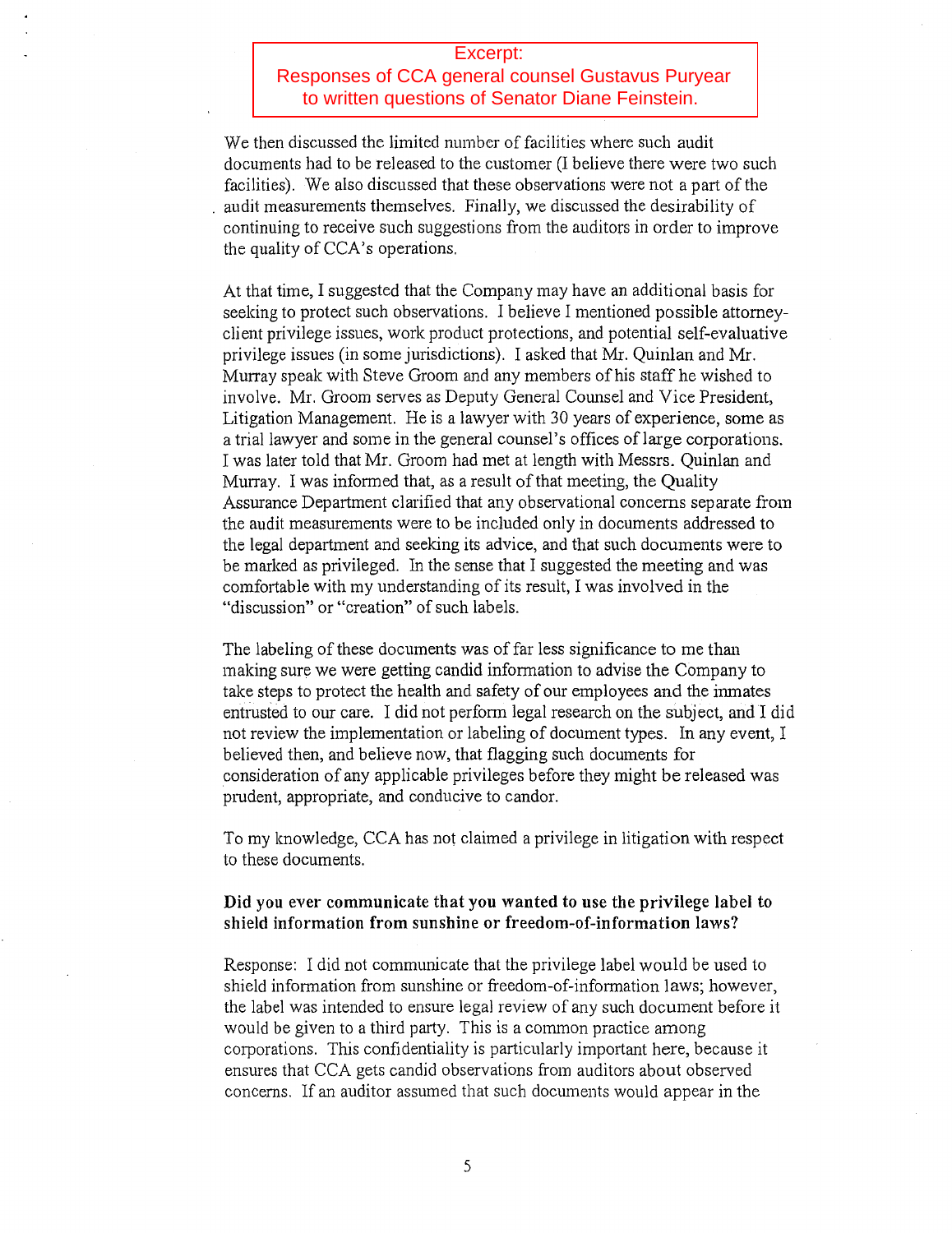press, that auditor would be hesitant to convey serious concerns to the company, especially if such concerns might impact an employee's continued employment.

Since the issue of whether such a document might be subject to sunshine or freedom-of-information laws is not controlled by the "label," I would not have communicated that the label would shield document production from such laws.

At all times, I and the others discussing the manner in which these observations would be made were motivated by a desire to encourage frank and candid observations that might prevent tragedies in CCA's facilities. The desire was to improve the safety and security of our facilities, which would be of benefit to both CCA's employees and the inmates entrusted to CCA's care.

# **Did** CCA ever consider using a different designation, such as "Confidential" or "For Internal Use Only," instead of the attorney-client privilege label?

Response: I do not recall any discussions of such different designations. From a legal standpoint, of course, the "label" does not define the right to confidentiality in the face of an appropriate discovery or other legal request.

# **In** addition, who was made aware that the more detailed, newly privileged audit documents existed?

Response: Our customers received the new audit report with its detailed measurements. As to any separate observational concerns raised by auditors for internal use, many members of the Quality Assurance and Legal departments were aware that confidential documents existed containing those observations, as did senior personnel within the Operations Department.

# Were CCA's contract partners (including federal, state, and/or local corrections authorities) aware?

Response: Because the intent was to use such documents for internal purposes only, so that auditors would feel free to make candid observations to help protect the health and safety of CCA's employees and inmates, we did not make customers aware of these documents. Customers were already receiving, if they wished, the audit report with its detailed measurements, and they were receiving all incident reports required from the facility.

CCA's contract partners receive more data now than ever. The audit measurements in use now (and available to any customer that requests them) are far more detailed and relevant than what was provided to CCA's contract partners before Quality Assurance was moved under my supervision. The